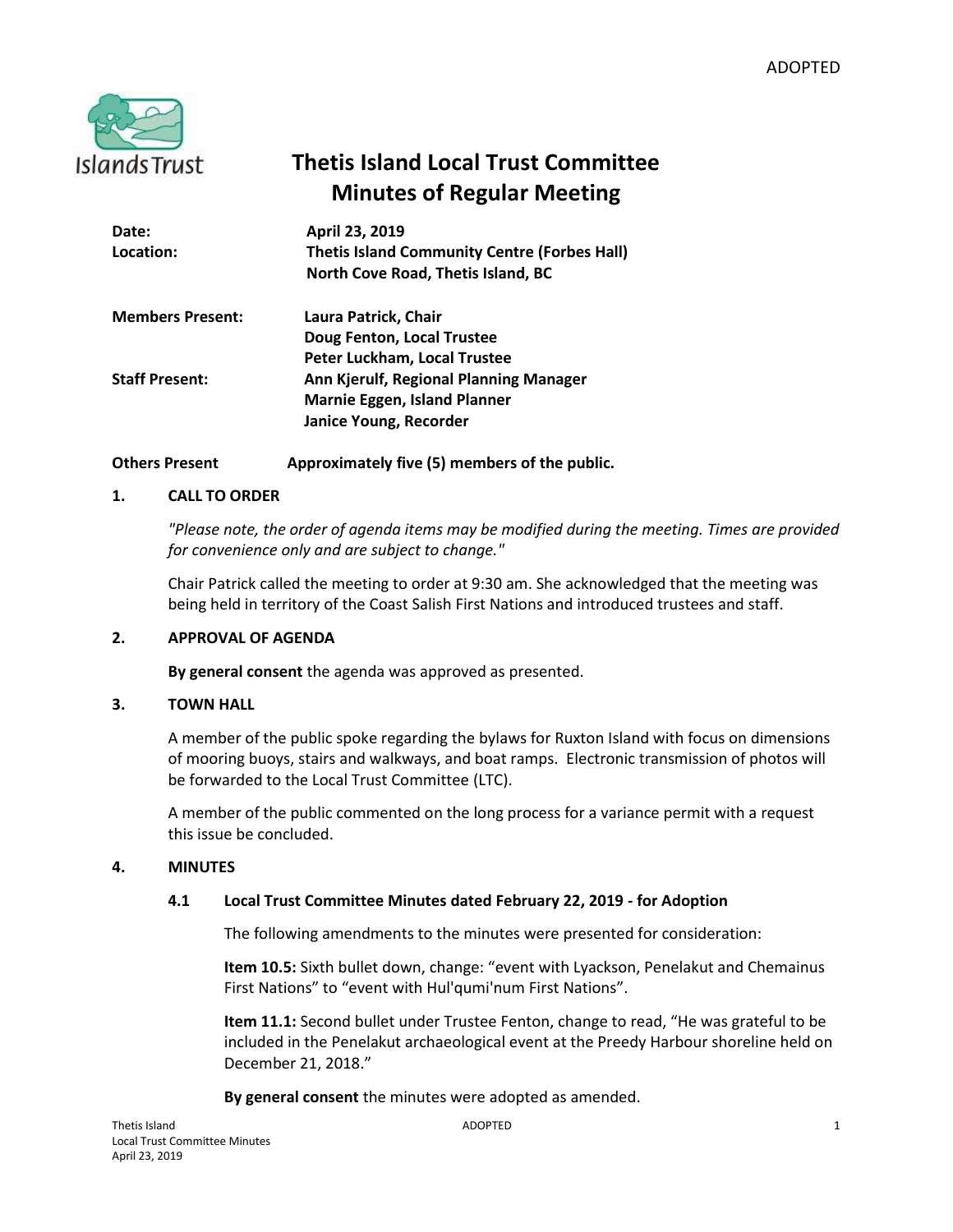## **4.2 Section 26 Resolutions-Without-Meeting Report dated April 16, 2019**

Received.

### **4.3 Advisory Planning Commission Minutes - none**

#### **5. BUSINESS ARISING FROM MINUTES**

#### **5.1 Follow-up Action List dated April 16, 2019**

Regional Planning Manager Ann Kjerulf presented an update on the Follow-up Action List.

## **5.2 Bylaw No. 102 - for adoption**

Presented by Regional Planning Manager Kjerulf.

#### **TH-2019-024**

## **It was MOVED and SECONDED**

that Thetis Island Local Trust Committee Bylaw No. 102, cited as "Thetis Island Local Trust Committee Advisory Planning Commission Bylaw, 2018", be adopted.

#### **CARRIED**

#### **5.3 Bylaw No. 107 - for adoption**

Presented by Regional Planning Manager Kjerulf.

#### **TH-2019-025**

## **It was MOVED and SECONDED**

that Thetis Island Local Trust Committee Bylaw No. 107, cited as "Thetis Island Local Trust Committee Bylaw Enforcement Notification Bylaw, No. 90, 2011, Amendment No. 1, 2019", be adopted.

#### **CARRIED**

#### **5.4 First Nations Engagement - Staff Report**

Presented by Regional Planning Manager Kjerulf, who also shared email correspondence from Lisa Wilcox, Kwakwemtenaat, Senior Intergovernmental Policy Advisor, to remind the LTC that there is no rush and that it takes time to create relationships.

Discussion followed.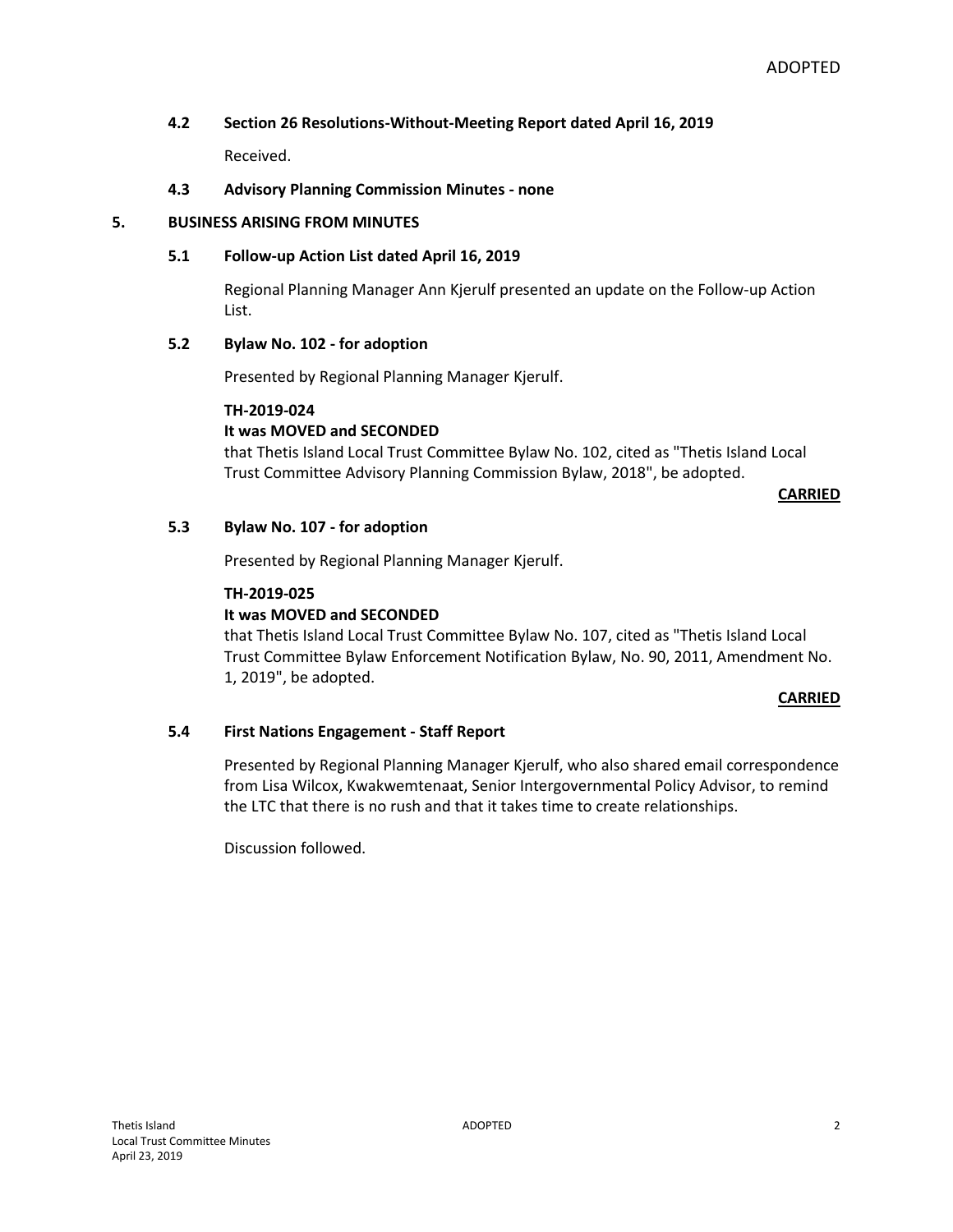## **TH-2019-026 It was MOVED and SECONDED**

that the Thetis Island Local Trust Committee adopt the following standing resolution:

Whereas the Local Trust Committee seeks to engage in Reconciliation with local First Nations, governments and the island community by honouring the Truth and Reconciliation Commission Calls to Action, United Nations Declaration on the Rights of Indigenous Peoples, Draft Principles that Guide the Province of British Columbia's Relationship with Indigenous Peoples, and Islands Trust First Nations Engagement Principles, the Local Trust Committee endeavours to:

- a) Annually, write a letter to First Nations, (re)introducing trustees and staff and provide a schedule of known Local Trust Committee meetings for the upcoming year, as well as, provide an update of current projects and advocacy activities;
- b) For various Local Trust Committee meetings, invite elders from local First Nations to attend and provide a traditional welcome to the territory;
- c) Work with First Nation governments on cooperative initiatives, including and not limited to, language, place names, territorial acknowledgements, and community education on Coast Salish and local First Nations' cultural heritage and history;
- d) Work with First Nation governments on engagement principles for inclusive land use, marine use, and climate change planning; advocacy, protection and stewardship; and knowledge and information sharing protocols;
- e) Establish and maintain government to government dialogue with First Nations, now and into the future, based on respect and recognition of Aboriginal rights and title, treaty rights, and First Nations' traditional territories within the Islands Trust Area**.**

## **CARRIED**

## **6. APPLICATIONS AND REFERRALS – none**

## **7. LOCAL TRUST COMMITTEE PROJECTS**

## **7.1 Ruxton Island Private Moorage Structures Project - Staff Report**

Staff report presented by Island Planner Eggen.

Discussion ensued, addressing the following points:

- Size and definition of "swim floats".
- "Swim floats" are remove from the proposed bylaw.
- Review of boat ramp regulations.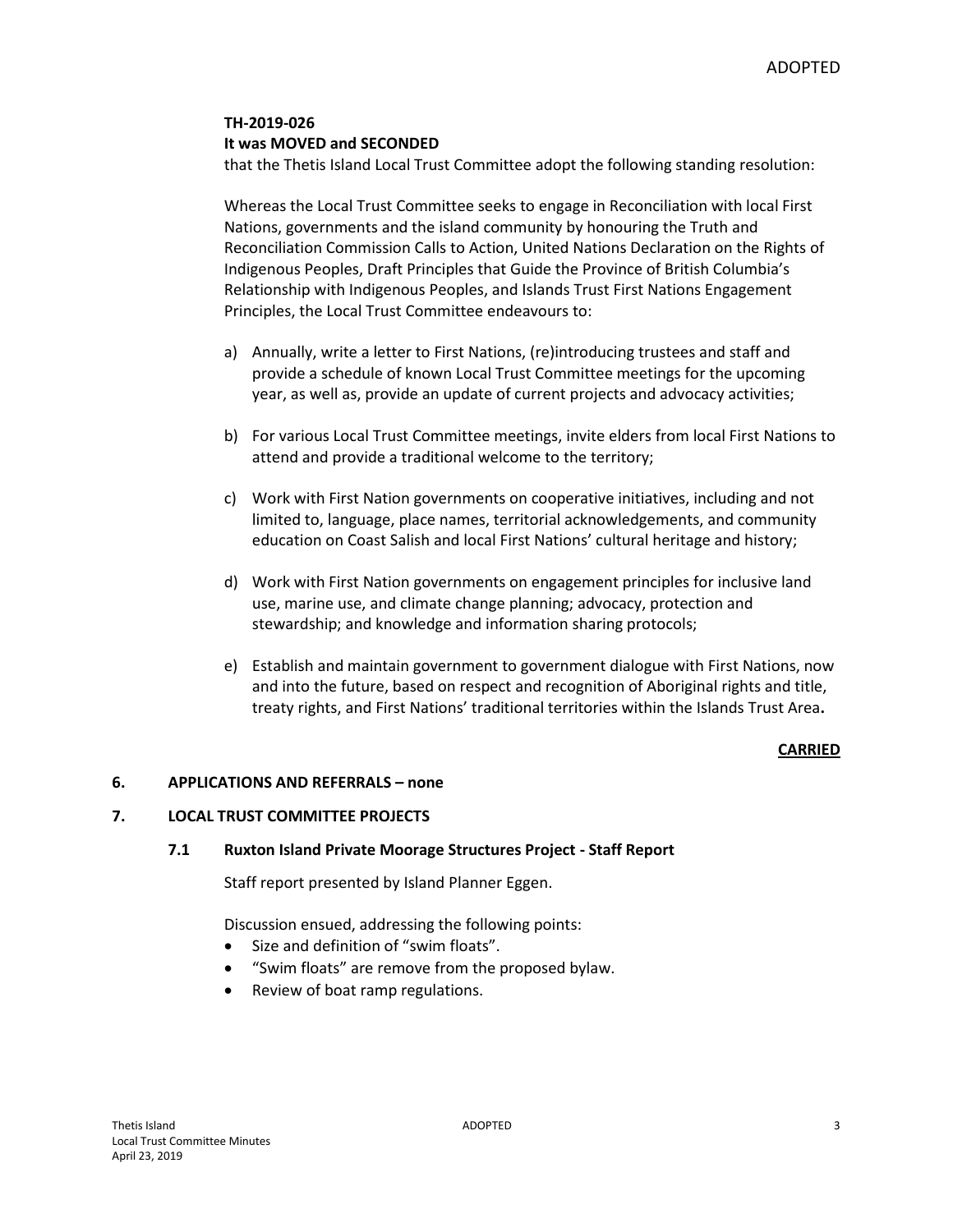## **TH-2019-027**

## **It was MOVED and SECONDED**

that Thetis Island Local Trust Committee Bylaw No. 103, cited as "Thetis Associated Islands Land Use Bylaw, 2014, Amendment No. 1, 2018", be amended as follows:

- Adding a new section after section 1.8 that "Part 5 Zones, Section 5.11 Marine Ruxton (W3), Permitted Uses and structures is amended by deleting "swim floats";
- Deleting sections 1.10 and 1.11;
- Amending section 1.12 by deleting subsections (6) and (7); and
- Renumbering the bylaw accordingly.

## **CARRIED**

## **TH-2019-028**

## **It was MOVED and SECONDED**

that the Thetis Island Local Trust Committee Bylaw No. 103, cited as "Thetis Associated Islands Land Use Bylaw, 2014, Amendment Bylaw No. 1, 2018", be read a second time, as amended.

## **CARRIED**

## **TH-2019-029**

## **It was MOVED and SECONDED**

that the Thetis Island Local Trust Committee request staff to schedule a Public Hearing for Thetis Island Local Trust Committee Bylaw No. 103, cited as "Thetis Associated Islands Land Use Bylaw, 2014,Amendment Bylaw No. 1, 2018", and hold a Community Information Meeting prior to the Public Hearing.

## **CARRIED**

Trustee Luckham extended thanks to Linda Aidnell, Lands and Resources Coordinator, Lyackson First Nation, and to the Cowichan Tribes for responding to the bylaw referral.

Chair Patrick recessed the meeting at 10:45 am and reconvened the meeting at 11:00 am.

## **8. DELEGATIONS**

## **8.1 Chris Fordham, Solar Project, "Green Power to the Grid"**

Chris Fordham from Capernwray Harbour Bible Centre presented a proposal to develop a solar energy grid at the Capernwray location, outlined the options and benefits to the larger community of this project, and requested direction from the LTC as well as support.

Trustees discussed the role of BC Hydro in this project.

Chair Patrick extended thanks to Chris Fordham for his presentation.

## **9. CORRESPONDENCE -** None

*(Correspondence received concerning current applications or projects is posted to the LTC webpage)*

## **10. CLOSED MEETING**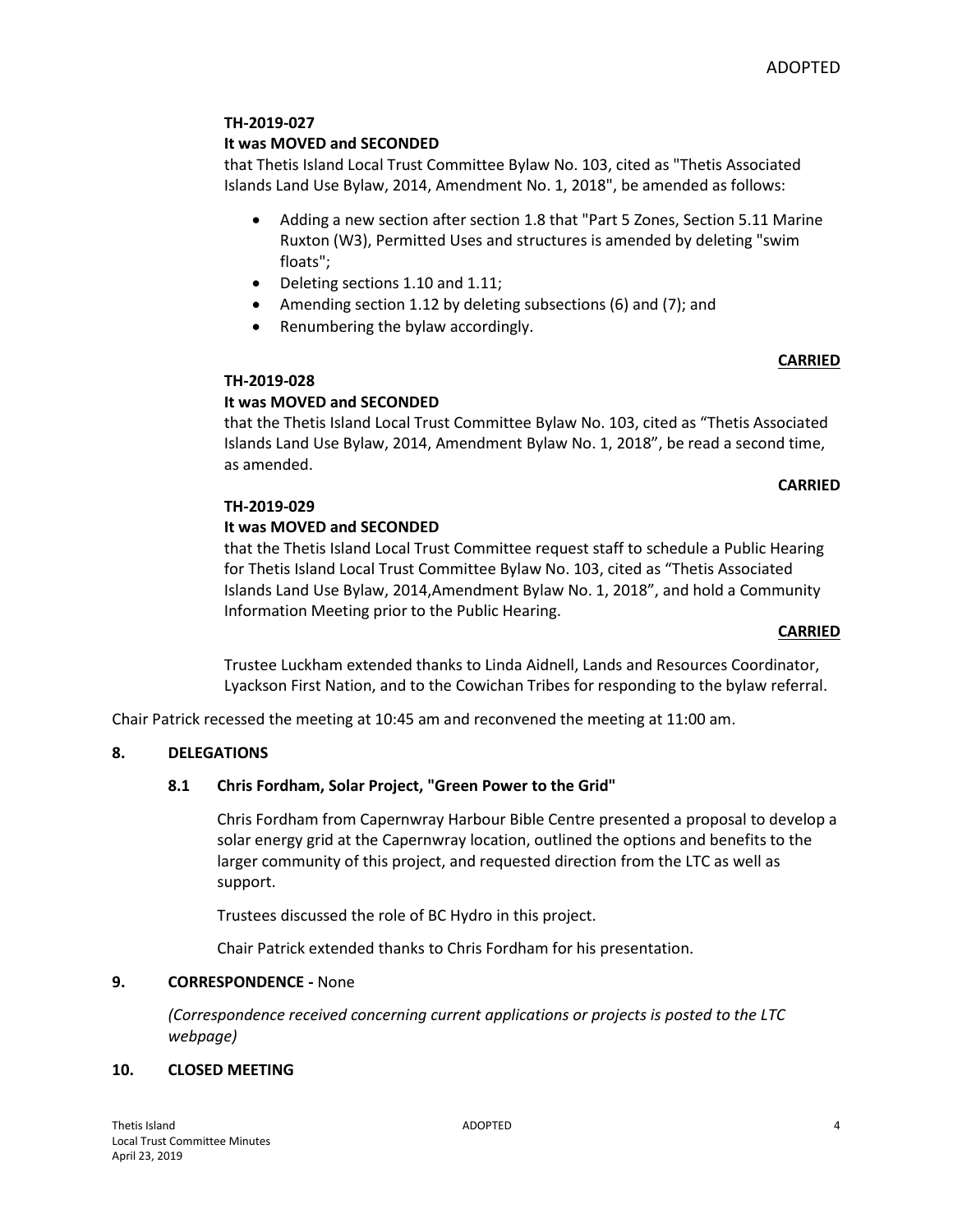## **10.1 Motion to Close the Meeting**

## **TH-2019-030**

## **It was MOVED and SECONDED**

that the meeting be closed to the public in accordance with the Community Charter, Part 4, Division 3, s.90(1) (d) and (i) for the purpose of considering Adoption of In-Camera Meeting Minutes dated February 22, 2019 and Legal Advice and that the recorder and staff attend the meeting.

**CARRIED**

The LTC closed the meeting at 11:10 am.

## **10.2 Recall to Order**

By general consent the LTC convened in open meeting at 11:30 am to rise and report.

#### **10.3 Rise and Report**

Chair Patrick reported that in the Closed Meeting the LTC adopted Minutes from the *incamera* meeting of February 22, 2019.

#### **11. NEW BUSINESS**

#### **11.1 Islands Trust - 2019 Annual Report – Memorandum**

Presented by Planner Kjerulf; reviewed and discussed by LTC.

#### **TH-2019-031**

## **It was MOVED and SECONDED**

that the Thetis Island Local Trust Committee endorse the following text for inclusion in the 2018-2019 Annual Report for approval by the Islands Trust Council and submission to the Minister of Municipal Affairs & Housing:

*The Thetis Island Local Trust Committee held five regular business meetings in the 2018/19 fiscal year.*

*Work for this period focused on advancing the Local Trust Committee priorities to address private moorage regulations for Ruxton Island, implementation of the Riparian Areas Regulation on Thetis Island, and advancement of reconciliation and relationship building with local First Nations.*

*In order to provide backup transmission for the existing Telus network, the Local Trust Committee also considered and provided its concurrence to Industry Canada for a telecommunications tower proposal on Thetis Island.*

#### **CARRIED**

## **12. REPORTS**

## **12.1 Trustee Reports**

Trustee Fenton reported on the following:

Attended the Oceans Protection Plan (OPP) roundtable meeting.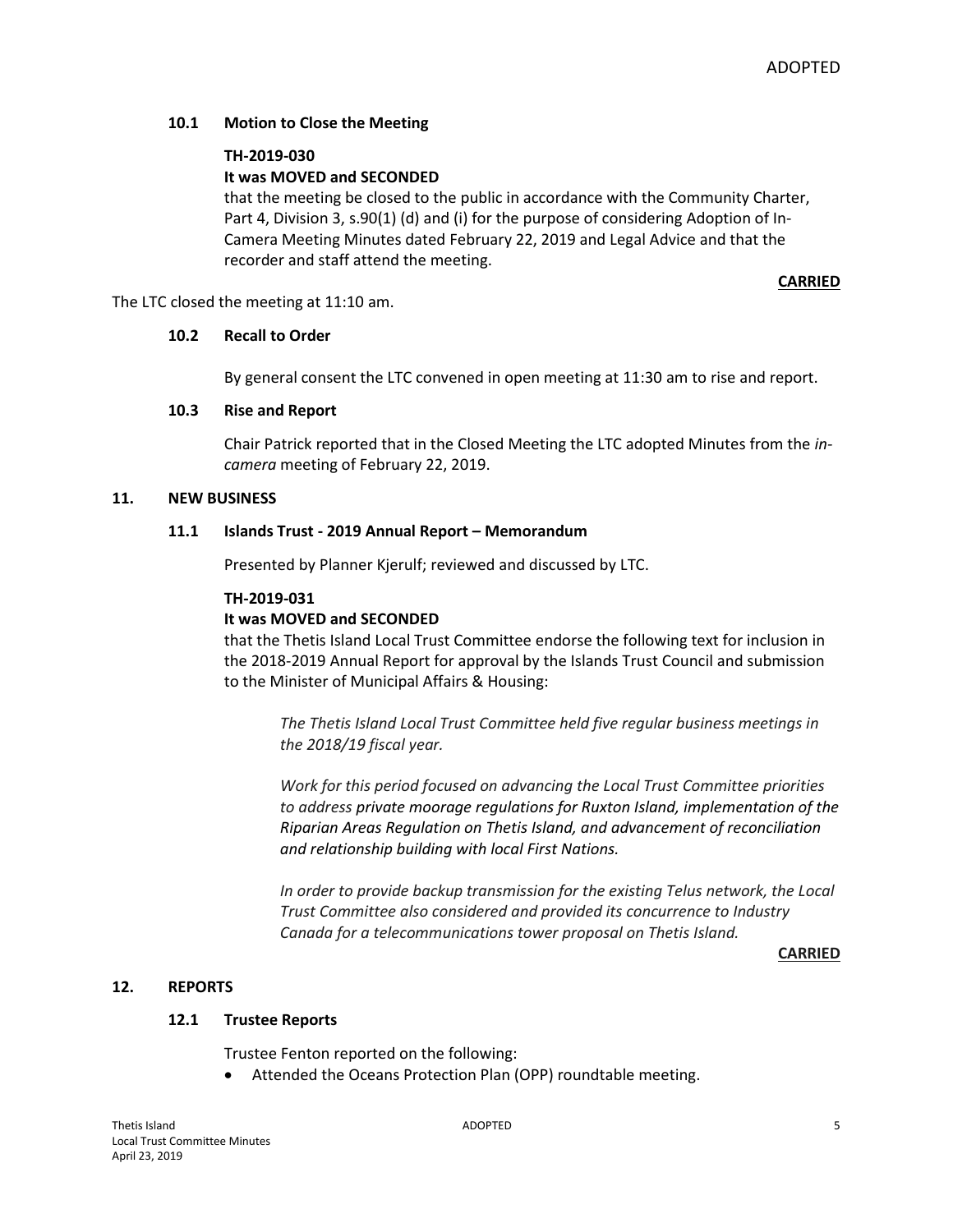- Islands Trust Fund covenant arranged for Moorehill and that signage will be placed later in the year.
- Penelakut trail opening on April 24.
- Galiano Marine and Conservation roundtable.

Trustee Luckham reported on the following:

- Attended the Oceans Protection Plan session; expressed disappointment that Transport Canada did not offer any insights or assistance and wished to ensure that the LTC is a participant in future planning sessions.
- Roberts Bank Terminal 2 meeting in Victoria.
- Involved in the Galiano Marine and Conservation roundtable discussion in a scuba diving related capacity.
- The opening of the Penelakut Island Health and Wellness Trail is an inter-island event.
- Good conversations with Penelakut elders who are open to meeting with the LTC.

## **12.2 Chair's Report**

Chair Patrick reported on the following:

- Attended Trust Council meeting in March where important resolutions were passed including the climate change emergency declaration.
- Local Trustees consider how public engagement will roll out in their community.

## **12.3 Trust Conservancy Report dated March, 2019**

Presented by Trustee Fenton; exploring additional fundraising opportunities.

## **12.4 Electoral Area Director's Report – none**

Trustee Luckham recently spoke with Electoral Area Director Lynne Smith and encouraged her to attend or send update reports to LTC meetings.

## **12.5 Applications Report dated April 16, 2019**

Received. Discussion followed regarding item TH-DVP-2015.2.

LTC will await staff report for consideration at next meeting.

## **12.6 Trustee and Local Expense Report dated February, 2019**

Received.

## **12.7 Adopted Policies and Standing Resolutions**

Received.

## **12.8 Local Trust Committee Webpage**

No changes at this time.

#### **13. WORK PROGRAM**

## **13.1 Top Priorities Report dated April 16, 2019**

Received.